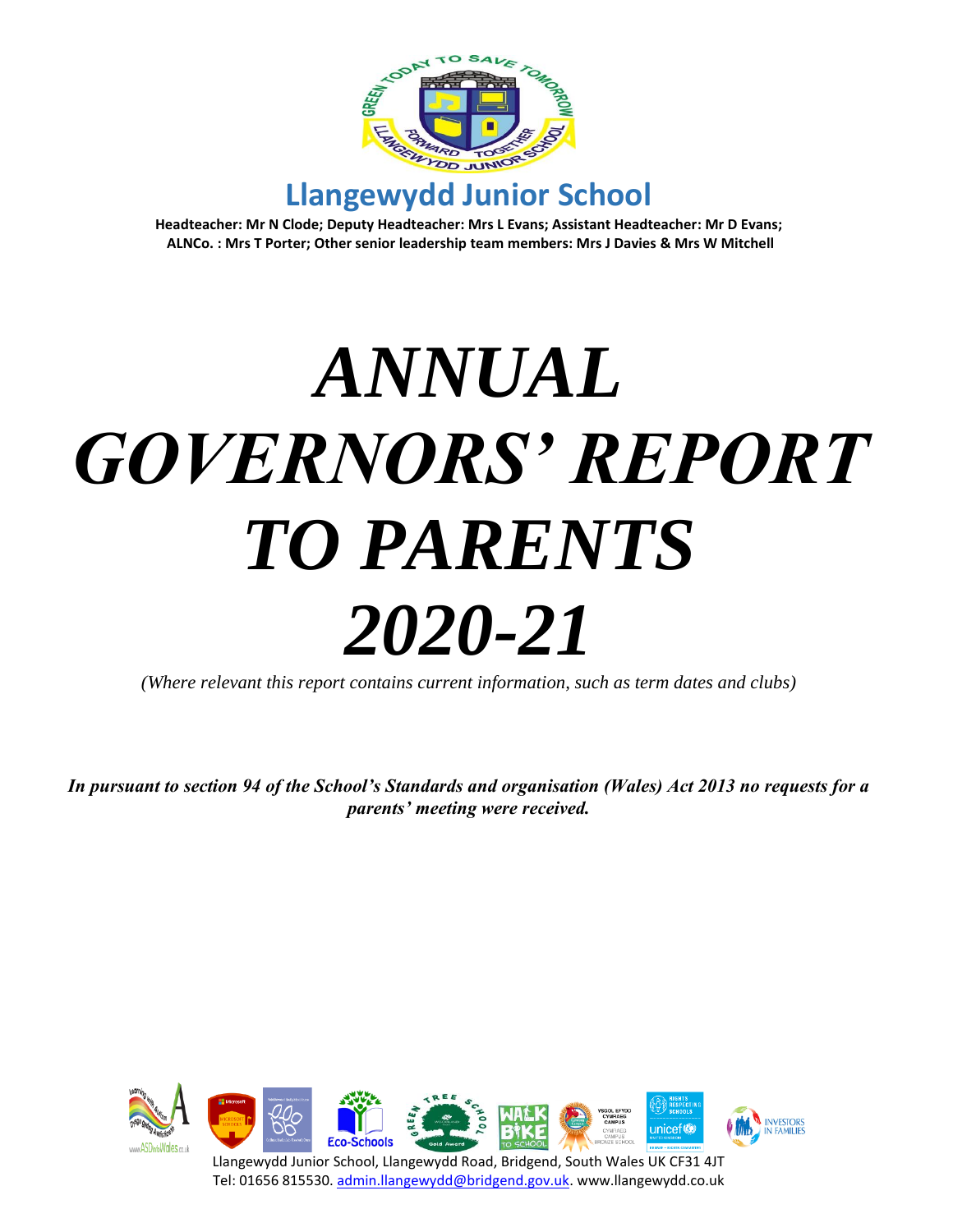

**Headteacher: Mr N Clode; Deputy Headteacher: Mrs L Evans; Assistant Headteacher: Mr D Evans; ALNCo. : Mrs T Porter; Other senior leadership team members: Mrs J Davies & Mrs W Mitchell**

## *A word from the Chair of Governors….*

*I would like to thank all the stakeholders in the school for their ongoing hard work and commitment during this most difficult year.*

*Covid- 19 has continued to deprive some pupils of the experiences they look forward to and this is a great shame, which was a great shame. Despite this I feel our school provided This year we closed our school to all pupils on March 20th, opening only to a very few pupils in the latter part of the summer term.*

*In spite of this, all pupils received an annual report, provision was made for all pupils throughout the year and we have all learnt new skills out of necessity.* 

*Staff and pupil morale has remained high throughout the year. The leadership team has worked effectively in the most trying of circumstances and we have always been able to 'find a way' through the challenges presented.* 

*We have a very supportive governing body and I thank each and every one of you for your time and dedication attending meetings, it is very much appreciated.* 

 *Micky Dixon*

*MEMBERS OF THE GOVERNING BODY Clerk to Governors: Simone Delaney:( SGS 8 Acland Rd, Bridgend, CF31 1TF)*

*Chair of Governors: Micky Dixon (care of Llangewydd Junior School, Llangewydd Road, Cefn Glas Bridgend CF31 4JT)*

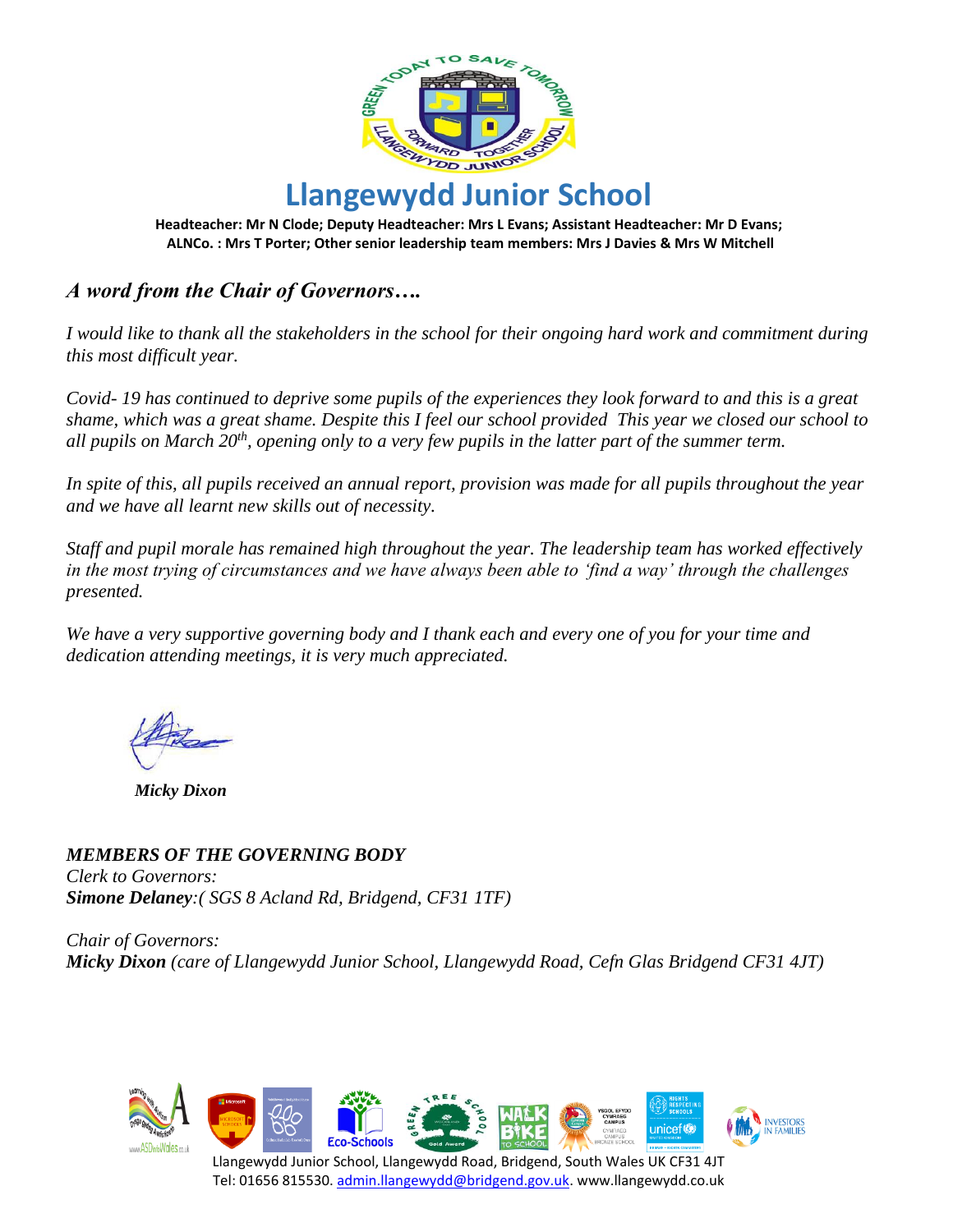

**Headteacher: Mr N Clode; Deputy Headteacher: Mrs L Evans; Assistant Headteacher: Mr D Evans; ALNCo. : Mrs T Porter; Other senior leadership team members: Mrs J Davies & Mrs W Mitchell**

 *LLANGEWYDD JUNIOR SCHOOL GOVERNORS (as at summer 2021)*

| <b>Governor Name</b>   | <b>Position</b> | <b>Status</b> |
|------------------------|-----------------|---------------|
| Mrs K Jones            |                 | LEA           |
| Mr A Dix               |                 | <b>LEA</b>    |
| Vancancy               |                 | LEA           |
| Vacancy                |                 | <b>LEA</b>    |
| Mr Micky Dixon         | Chair           | Community     |
| Mr C Blackshaw         |                 | Community     |
| Mrs Mary Wilson        | Vice Chair      | Community     |
| Mrs E Williams         |                 | Community     |
| <b>Cllr M Fouracre</b> |                 | Community     |
| Mr N Houghton          |                 | Parent        |
| Mrs G Jones            |                 | Parent        |
| Vacancy                |                 | Parent        |
| Vacancy                |                 | Parent        |
| Miss C Jury            |                 | Staff         |
| Mrs J Davies           |                 | Teacher       |
| Mrs L Evans            |                 | Teacher       |
| Mr N Clode             |                 | Headteacher   |

#### *ACTION AS A RESULT OF ANY RESOLUTIONS PASSED AT THE LAST MEETING*

*There were no resolutions passed at the last meeting.*

#### *ELECTION OF GOVERNORS*

*Details of vacancies for Parent Governors resulting from the School Standards Framework Act 1998 will be circulated by newsletter. Parent Governors are elected by parental vote. Community Representatives are invited to join the GB by other members due to their specialist skills. LA representatives are appointed by the Local Authority. Staff governors are elected by the staff.*

#### *GOVERNORS' TRAVEL AND SUBSISTENCE*

*No travel or subsistence allowances were claimed by any School Governors.*

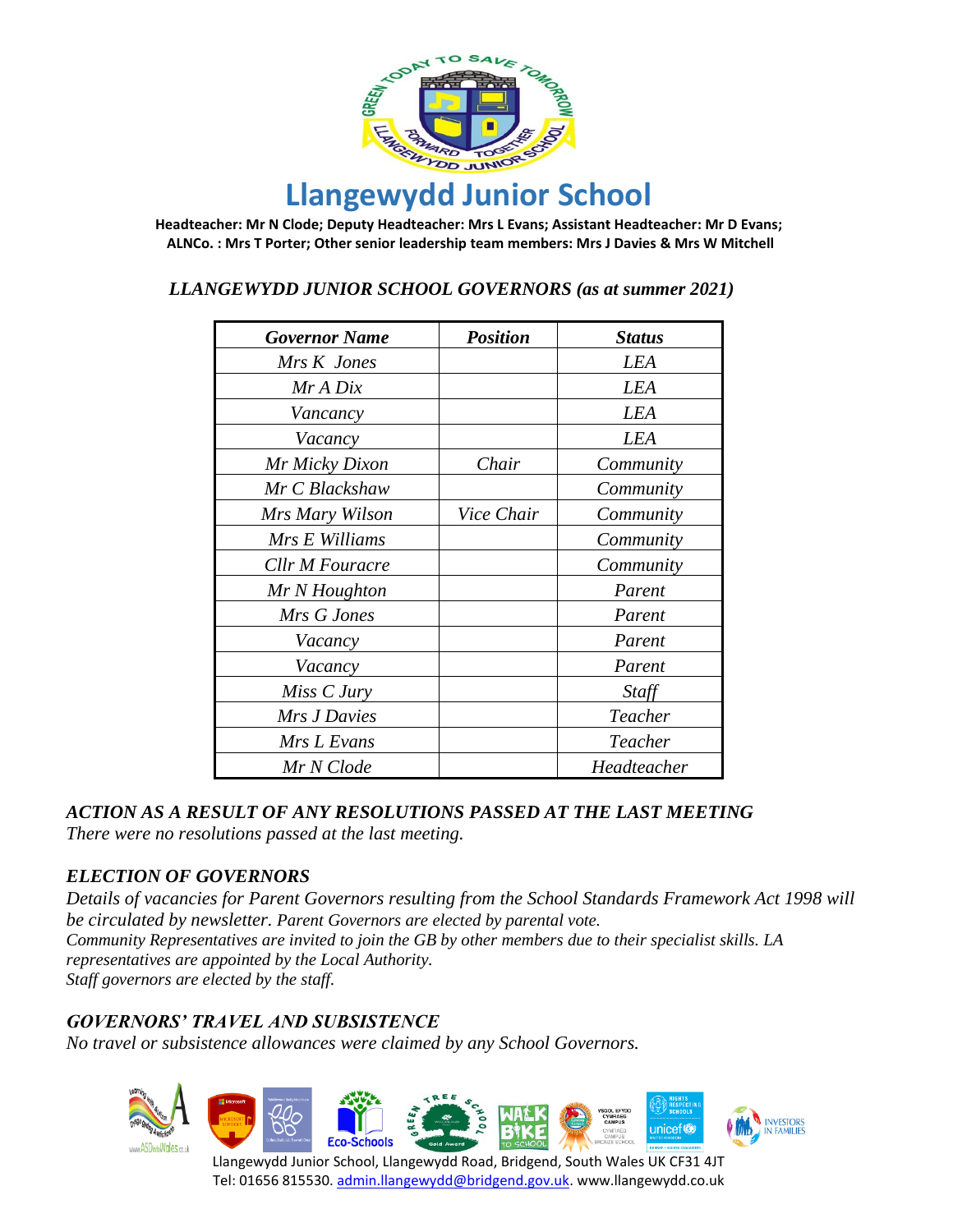

**Headteacher: Mr N Clode; Deputy Headteacher: Mrs L Evans; Assistant Headteacher: Mr D Evans; ALNCo. : Mrs T Porter; Other senior leadership team members: Mrs J Davies & Mrs W Mitchell**

#### *STAFFING STATUS SUMMER 2021*

| Name                   | <b>Status</b>                                  |
|------------------------|------------------------------------------------|
| Mr N Clode             | Headteacher - SLT                              |
| Mrs L Evans            | Deputy Headteacher - SLT                       |
| Mr D Evans             | <b>Assistant Headteacher - SLT</b>             |
| Mrs W Mitchell         | Teacher- SLT                                   |
| Mrs J Davies           | $Teacher - SLT$                                |
| <b>Miss Y Davies</b>   | Teacher – temporary secondment to SLT          |
| Mrs $K$ James 60%      | Teacher                                        |
| Mrs B Hatch-Walker 60% | Teacher                                        |
| Mrs L Card             | Teacher                                        |
| Miss N Kennett         | Teacher                                        |
| Miss K Cousins         | Teacher - agency                               |
| Mrs M Preece           | Teacher - agency                               |
| Mrs N Stoakes          | Teacher - agency                               |
| Miss H Bartle          | Teacher - agency                               |
| Mrs S Jones            | <b>Maternity Leave</b>                         |
| Mrs T Porter           | Teacher - Rainbow Class SLT                    |
| Miss C Morgan          | Teacher – Sunshine Class (maternity leave from |
|                        | Nov 2020)                                      |
| Miss R Lewis           | Teacher – agency in Sunshine Class             |
| Mrs A Kearle           | LSO                                            |
| Mrs K Burke            | LSO                                            |

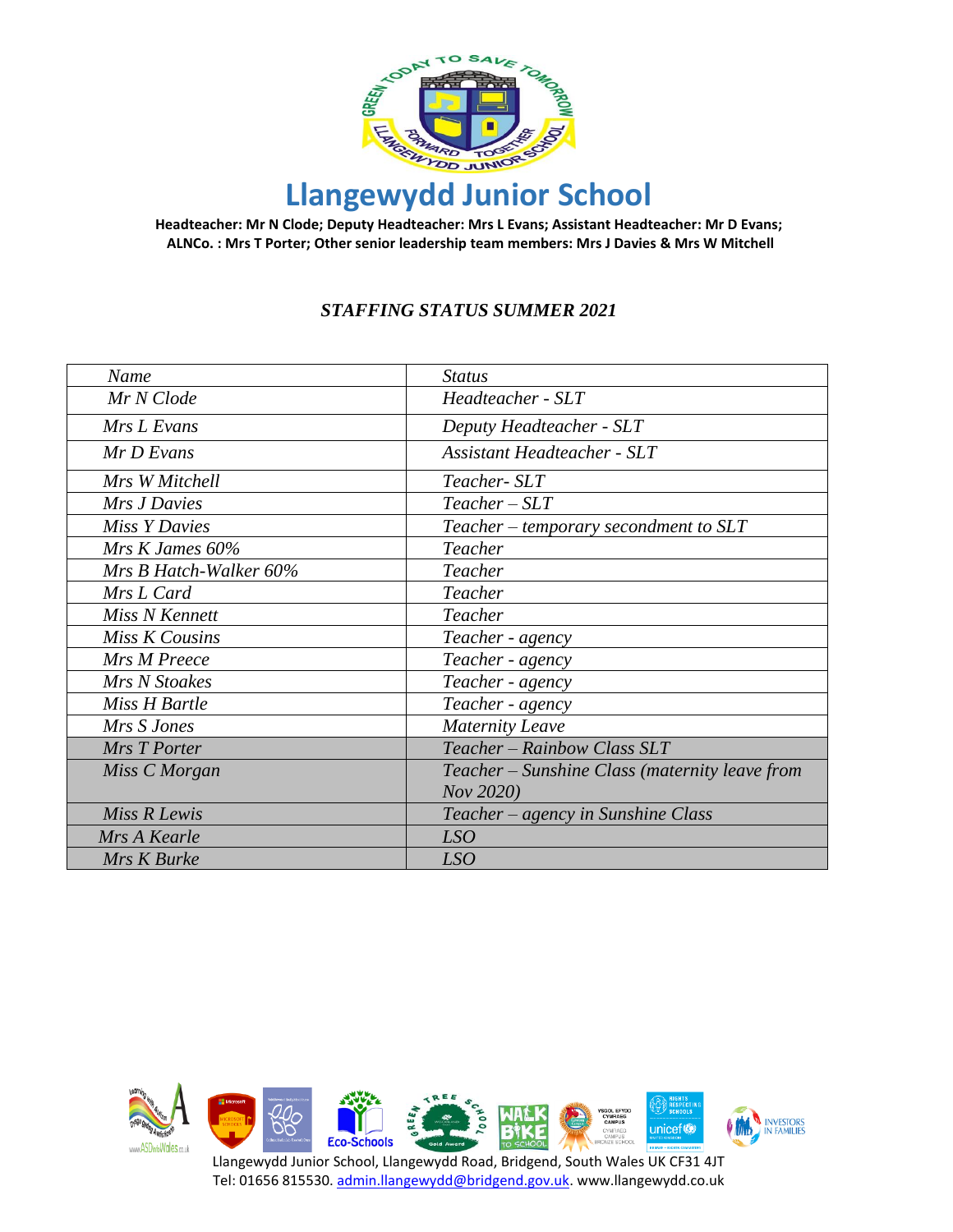

**Headteacher: Mr N Clode; Deputy Headteacher: Mrs L Evans; Assistant Headteacher: Mr D Evans; ALNCo. : Mrs T Porter; Other senior leadership team members: Mrs J Davies & Mrs W Mitchell**

| Other staff         |                                              |
|---------------------|----------------------------------------------|
| Mrs L Page          | Cover Supervisor                             |
| Mrs A Clarke 60%    | L.S.A./Cover Supervisor                      |
| Ms C Jury           | Admin Officer/Eco Schools Lead               |
| Mrs T Davies        | Cover Supervisor - agency                    |
| $MrsA$ Webb 60%     | L.S.A.                                       |
| Mrs J Woolford 80%  | L.S.A.                                       |
| Mrs E Williams      | $L.S.A. + Lunchtime\; Supervisor$            |
| Mrs D Jones         | Lunchtime Supervisor & Cleaner               |
| Mrs J Tozer         | Lunchtime Supervisor                         |
| Mrs K Charles       | Lunchtime Supervisor                         |
| Mr R McVeigh        | Site Supervisor                              |
| Mrs D Pound         | Cleaner                                      |
| Mrs A Thomas        | Cleaner                                      |
| Mrs S James         | Cleaner                                      |
| Mr B Lloyd 20hrs pw | Painter & Decorator (Acting Site Supervisor) |

*Appendix A contains the financial statement for 2020-21*

#### *COMMUNITY INVOLVEMENT*

*The school has excellent links with the local community, through utilising the community as a teaching and learning resource as well as inviting the community into school. The school engages a resident artist, the Bethesda Arts Group, which in addition to discrete projects, supports the work of the 'Llangewydd Eco Hands' group of parent volunteers who paint and undertake art work at the school on a regular basis (subject to Covid-19 restrictions).*

#### *SCHOOL IMPROVEMENT PLAN*

*A detailed plan is maintained by the school and is regularly reviewed at governing body meetings. Limited progress was made against all improvement priorities during the year owing to the restrictions resulting from the Covid 19 pandemic.*

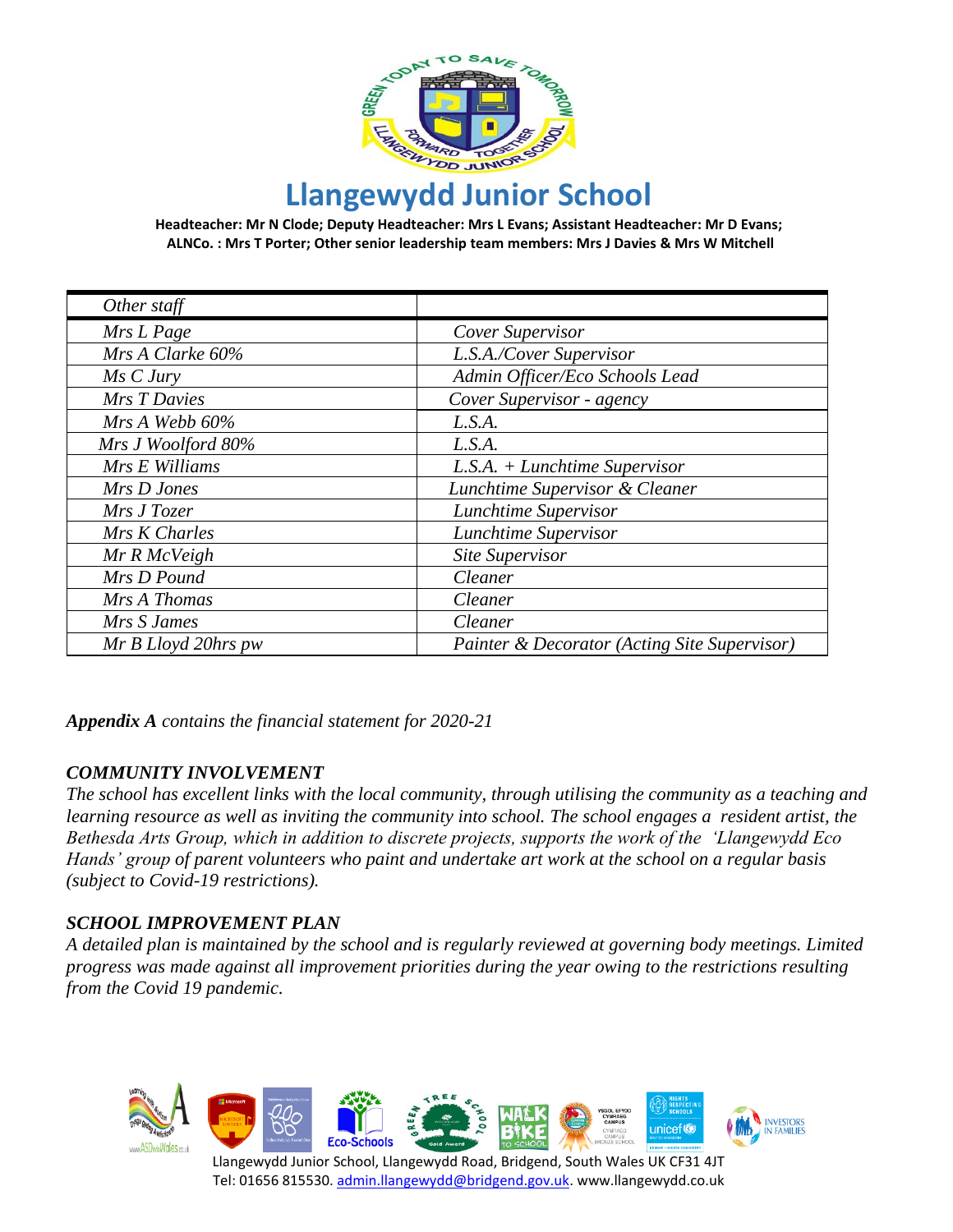

**Headteacher: Mr N Clode; Deputy Headteacher: Mrs L Evans; Assistant Headteacher: Mr D Evans; ALNCo. : Mrs T Porter; Other senior leadership team members: Mrs J Davies & Mrs W Mitchell**

## *SCHOOL IMPROVEMENT PLAN 2020-21*

- *• A - Teaching and Learning priority – to embrace the 'spirit' of the new ALN bill and make changes which impact positively on pupil outcomes during 2020/21*
- *1. Develop an overarching process that supports teachers in their understanding of the needs of the pupils in their class but is consistent with the whole school dataset and consequent deployment of resources (TP)*
- *2. Communicate to all staff and other stakeholders an ALN transition strategy that is transparent and easy to follow with clear entry and exit criteria supported by robust quantitative data (TP)*
- *• B – School specific priority - To develop a coordinated approach blended learning.*
- *1. Develop a robust Business Continuity Plan underpinned by Hwb and Google Classroom (YD)*
- *2. Based on our mid 2020 experience and pupil resultant pupil engagement levels, identify resource and process deficits which inhibit our blended learning approach and establish mechanisms for addressing these (YD)*
- *3. Overhaul our homework and home learning approaches to reflect our latest practice and to reflect our aspirations for the medium term, with parents at the heart of this process (YD).*
- *• C - Curriculum Reform priority – to maximise the impact of the 'New Curriculum' approach on Teaching and Learning with particular focus on provision for eFSM pupils'*
- *1. To further embed our 'Curriculum for Wales' approach into the everyday teaching of staff in our school, refining it in response to self-evaluation outcomes 2019-2020. (DE)*
- *2. To significantly improve the outcomes from Welsh L2L exercises held by the Athrawes Bro (potentially virtually) or by DE/RL at the end of the year (DE)*
- *3. To facilitate our readiness to implement the 'Computation is the foundation for our digital world' What Matters statements (DE)*
- *4. To introduce a children's rights approach in our school practice and ethos (DE)*

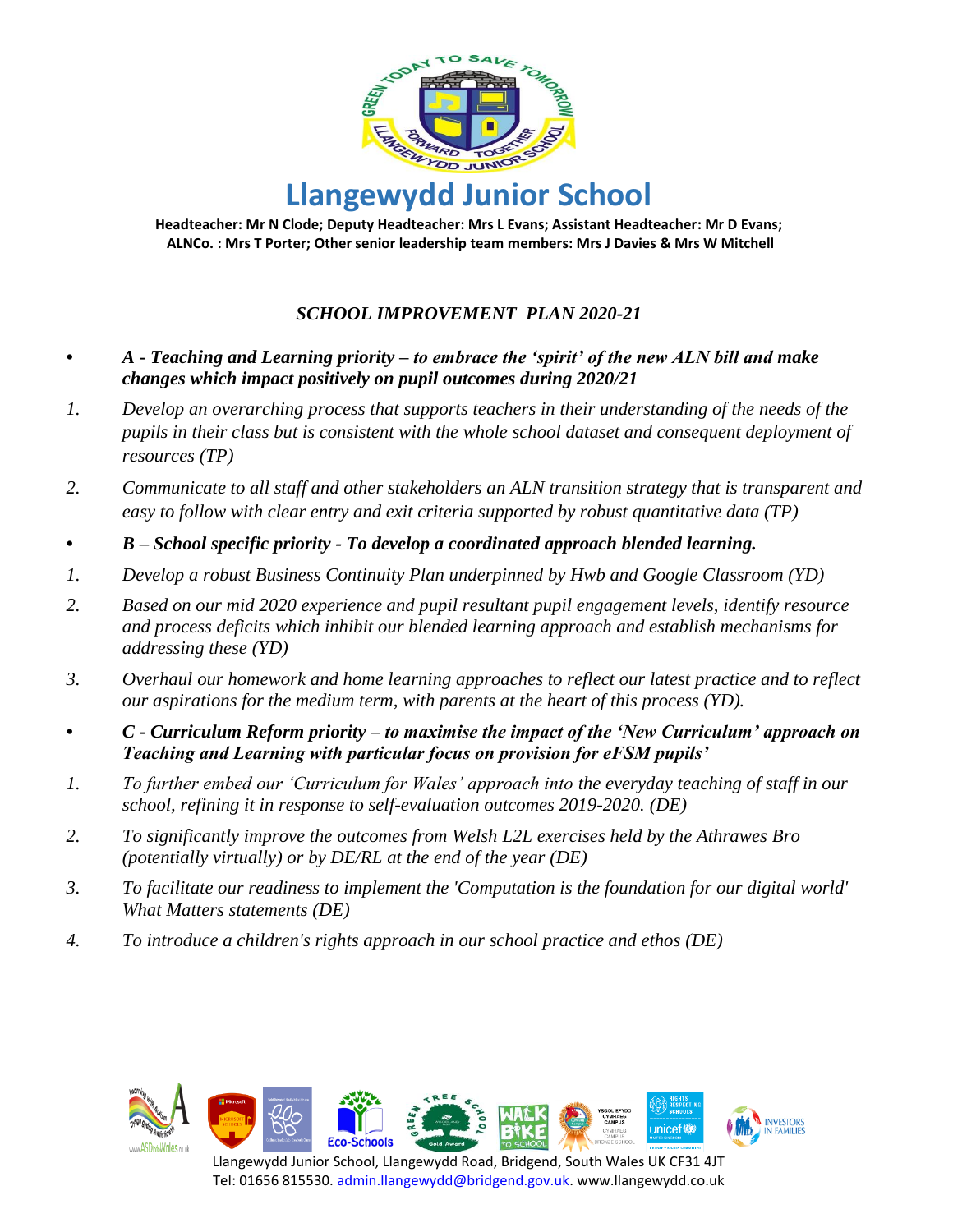

**Llangewydd Junior School Headteacher: Mr N Clode; Deputy Headteacher: Mrs L Evans; Assistant Headteacher: Mr D Evans;**

**ALNCo. : Mrs T Porter; Other senior leadership team members: Mrs J Davies & Mrs W Mitchell**

## *LANGUAGE CATEGORY*

*English is the language used to deliver the vast majority of the curriculum.*

## *WELSH LANGUAGE USE*

*Llangewydd Junior School is an English medium school. The linguistic background of the school is such that few of our pupils enter school with bilingual competence. Welsh language is encouraged in all aspects of school life. The Welsh language and culture has a high priority in the school. All staff encourage the use of everyday incidental Welsh and Welsh is taught as a subject throughout the school. An elected "Criw Cymraeg" pupil committee are active in promoting Welsh throughout the school. Our St. David's Day performances are a highlight of the year and we are working towards the Siarter Iaith award. The school has regular visits from the Athrawes Bro who supports the school with the use of Welsh in the classroom.*

#### *OUR CURRICULUM*

*At Llangewydd, children are helped to make the most of their abilities, to develop the skills of communication, number, information and communication technology as well as thinking, creative and problem solving skills. They are prepared to become independent, life- long learners. There are twelve mainstream classes, a class for pupils with moderate learning difficulties and a class for children with communication needs. Teachers plan in teams to ensure children receive similar learning experiences. Classes are well supported with Learning Support Officers. All children study the full range of subjects included in the National Curriculum.* 

*A new curriculum is being developed for settings and Schools in Wales. The curriculum will be used throughout Wales by 2022.Here at Llangewydd Junior School staff are fully engaged in preparing for that and change which equip young will people with the ability to learn new skills for an ever changing world. The purpose of the new curriculum is to support young people to be:-*

- *Ambitious, capable learners, ready to learn throughout their lives*
- *Enterprising, creative contributors, ready to play a full part in life and work*
- *Ethically informed citizens of Wales and the world*
- *Healthy confident individuals, ready to lead fulfilling lives as valued members of Society.*

*It will have six 'Areas of learning and Experience (AoLE)*

- *Expressive Arts*
- *Health and Well-being*

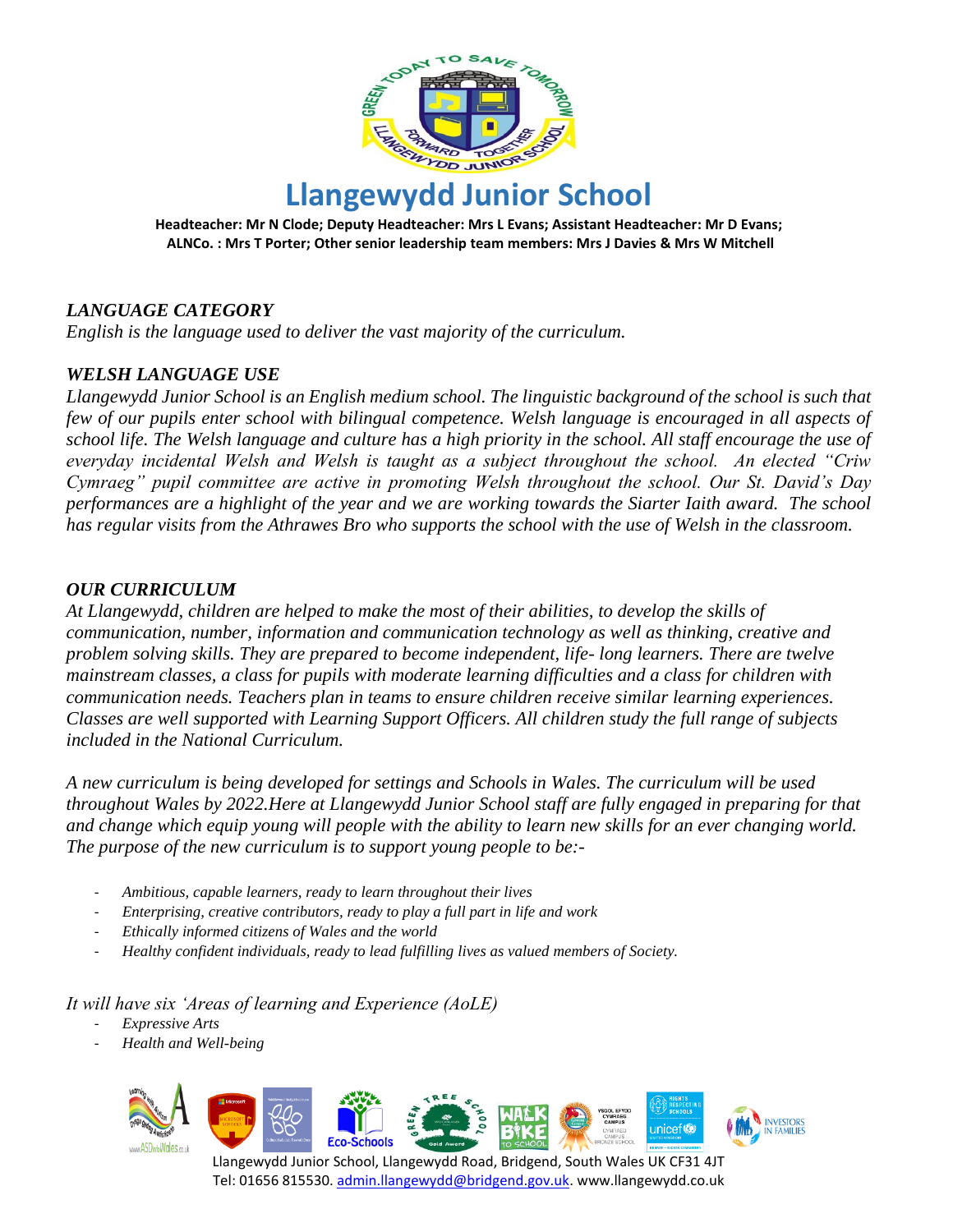

#### **Headteacher: Mr N Clode; Deputy Headteacher: Mrs L Evans; Assistant Headteacher: Mr D Evans; ALNCo. : Mrs T Porter; Other senior leadership team members: Mrs J Davies & Mrs W Mitchell**

- *Humanities (including R.E, Compulsory to age 16*
- *Languages, Literacy and Communication (including Welsh, which should remain compulsory to age 16and modern foreign languages.*
- *Mathematics and numeracy*
- *Science and technology*

*The school has developed teams of staff responsible for ensuring each of the Areas of Learning and experience are taught to the highest standard to enable learners to meet expectations. Literacy, Numeracy and Digital Competence are the three cross-curricular responsibilities which are developed throughout a variety of authentic, purposeful contexts.*

*We support the pedagogical principles recommended by the new curriculum and staff make decisions about the teaching approaches they use depending on the context and purpose of the lesson. A culture of positive thinking and praise for effort is promoted throughout all curriculum activities and experiences. We aim to involve parents in our school journey towards the new curriculum as it evolves.*

#### *ADDITIONAL LEARNING NEEDS*

*The school became a certified 'Autism Aware' school during the previous year The school has a policy for Additional Learning Needs, a copy of which is available upon request from the Headteacher. Pupils identified as having Additional learning needs are referred to the ALNCo (Additional Learning Needs Coordinator) for assessment. Individual Educational Plans are prepared and parents/carers are consulted. Records are maintained and reviewed regularly with parents. Where appropriate, assistance is sought from outside agencies. A large number of external agencies support us – Speech and Language Therapy, the Inclusion Service, Behaviour Support, Education Psychology Service, Schools Counselling Service and the Family Engagement Officer. Pupils who are "More Able" and "Most Able" are identified and staff plan provision which meets their individual needs. The school has been recognised as providing outstanding provision for pupils with SEN.*

### *EXTRA-CURRICULAR SPORT, ACTIVITIES &ACHIEVEMENTS*

*These have been much curtailed owing to Covid-19. At the end of the year the following clubs operated.* 

|          | Tuesday                           | Wednesday                        |
|----------|-----------------------------------|----------------------------------|
| Year 3   |                                   | <b>Football with Ms M Preece</b> |
| Year 4   | <i>Yoga with Miss K Cousins</i>   |                                  |
| Year 5   | <b>Football with Mr R Davies</b>  | Rugby with Mr M Dixon            |
| Year $6$ | <b>Netball with Miss Y Davies</b> | Hockey with Miss H Bartle        |

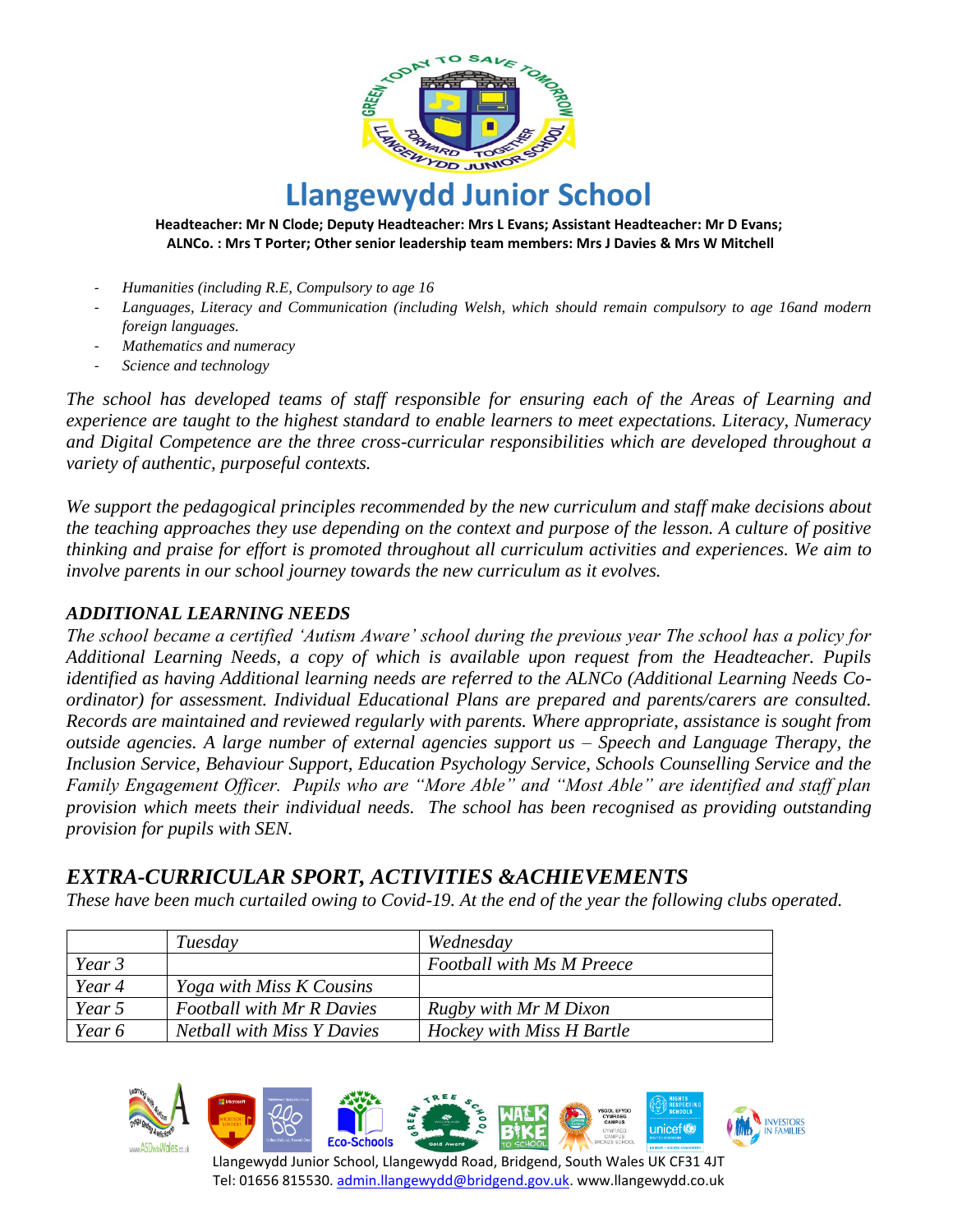

**Headteacher: Mr N Clode; Deputy Headteacher: Mrs L Evans; Assistant Headteacher: Mr D Evans; ALNCo. : Mrs T Porter; Other senior leadership team members: Mrs J Davies & Mrs W Mitchell**

*There is an Accessibility plan in place*

#### *ARRANGEMENTS FOR DISABLED PUPILS*

*The school has access for disabled pupils. The school would make arrangements in consultation with the LEA to ensure that provision is made for pupils with disabilities wherever reasonably possible. The school's Accessibility Plan has been published detailing the improvements we need to make in order to make the school more accessible to parents, staff and pupils with disabilities.*

#### *SUMMARY OF CHANGES TO THE PROSPECTUS*

*The school prospectus has been updated in line with changes to personnel, performance data and dates. It is available on the school website and from the office. Next year the prospectus will no longer contain school performance information.*

#### *SECURITY, HEALTH AND SAFETY*

*Security remains a priority. We ask all parents to help ensure their children's security by following the school's procedures and reporting to the school office when coming onto the premises during the school day. The school constantly reviews its policies both on security and on Health and Safety.*

#### *HEALTHY EATING IN SCHOOL*

*The school promotes a healthy attitude to life including healthy eating. Pupils are encouraged to eat fruit daily and avoid sugary drinks. Drinking water is available to all pupils.*

#### *BREAKFAST CLUB.*

*This returned in the summer of 2021 and operates in accordance with our Covid RA. This is an excellent time for your child to meet with friends and also have a breakfast that meets the nutritional guidelines set down by Welsh Assembly Government.* 

#### *DESTINATION OF LEAVERS*

*Nearly all of our mainstream pupils leave us to attend Bryntirion Comprehensive School. Pupils who attend our Learning Resource Base leave us to attend various provisions within the authority and occasionally out of the authority.Timings of the school day*

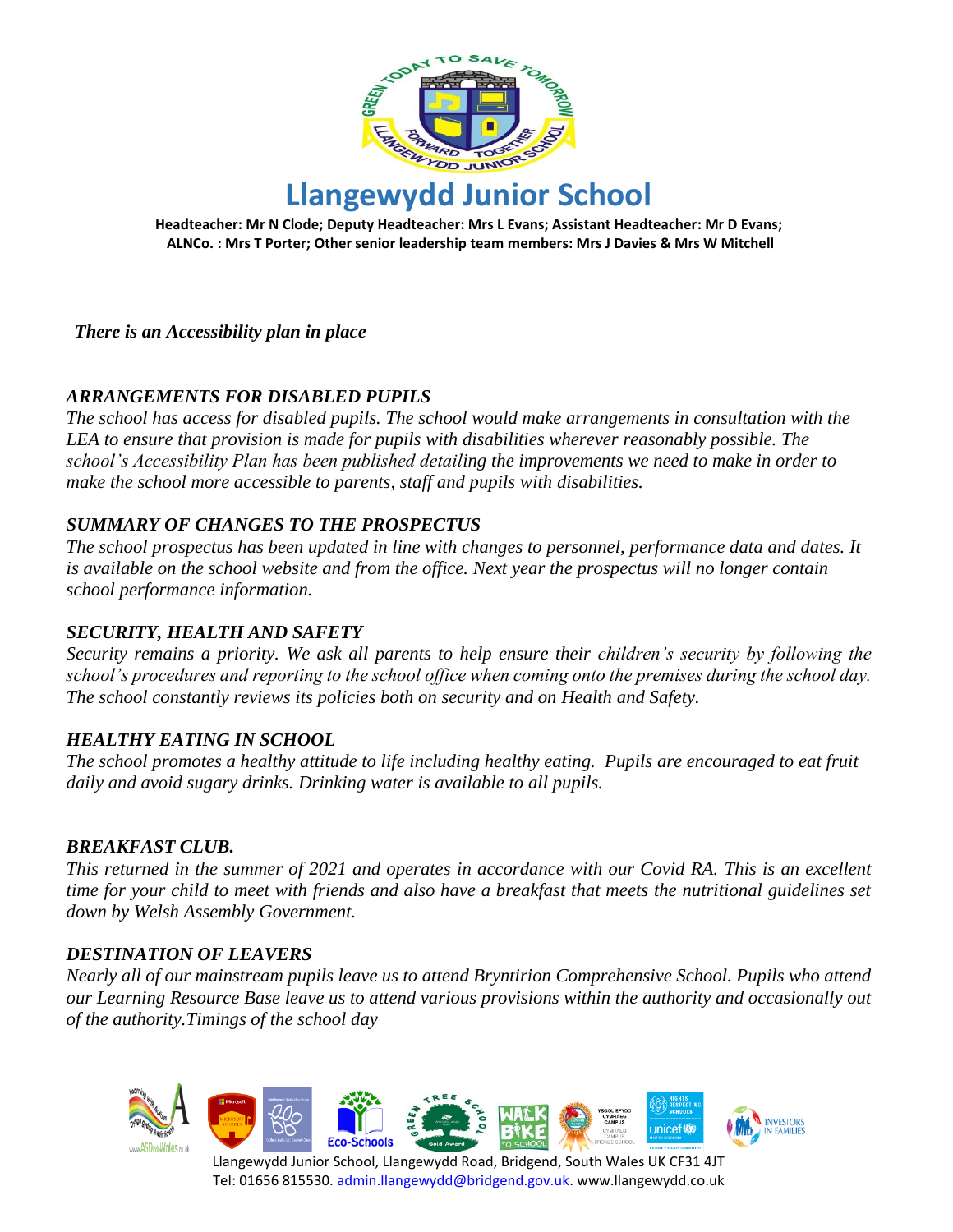

**Headteacher: Mr N Clode; Deputy Headteacher: Mrs L Evans; Assistant Headteacher: Mr D Evans; ALNCo. : Mrs T Porter; Other senior leadership team members: Mrs J Davies & Mrs W Mitchell**

| $8.35 - 8.50$   | <b>Breakfast Club supervision (Year group rota)</b>                     |
|-----------------|-------------------------------------------------------------------------|
| $8.50 - 9.15$   | Registration/Helpwr Heddiw (Y3 begin later)                             |
|                 | Session 1 - Maths / Numeracy                                            |
| $10.10 - 10.20$ | Year 4 and Year 6 break                                                 |
| $10.25 - 10.40$ | Year 3 and Year 5 break                                                 |
|                 | Session 2 - Topic                                                       |
| $11.30 - 11.40$ | Year 4 and Year 6 break                                                 |
|                 | Session $3$ – Topic/Welsh                                               |
| $12.00 - 12.40$ | Year 3 and Year 5 lunch                                                 |
| $12.45 - 13.25$ | Year 4 and Year 6 lunch                                                 |
|                 | <b>Session 4 Topic</b>                                                  |
| $14.00 - 14.15$ | Year 3 and Year 5 break (followed by session 5)                         |
| $14.30 - 14.40$ | Year 4 and Year 6 break (followed by Session 5)                         |
|                 | End of the school day (15.25 for years $4,5 & 6$ ; 15.35 for<br>year 3) |

#### *TIMINGS OF THE SCHOOL DAY*

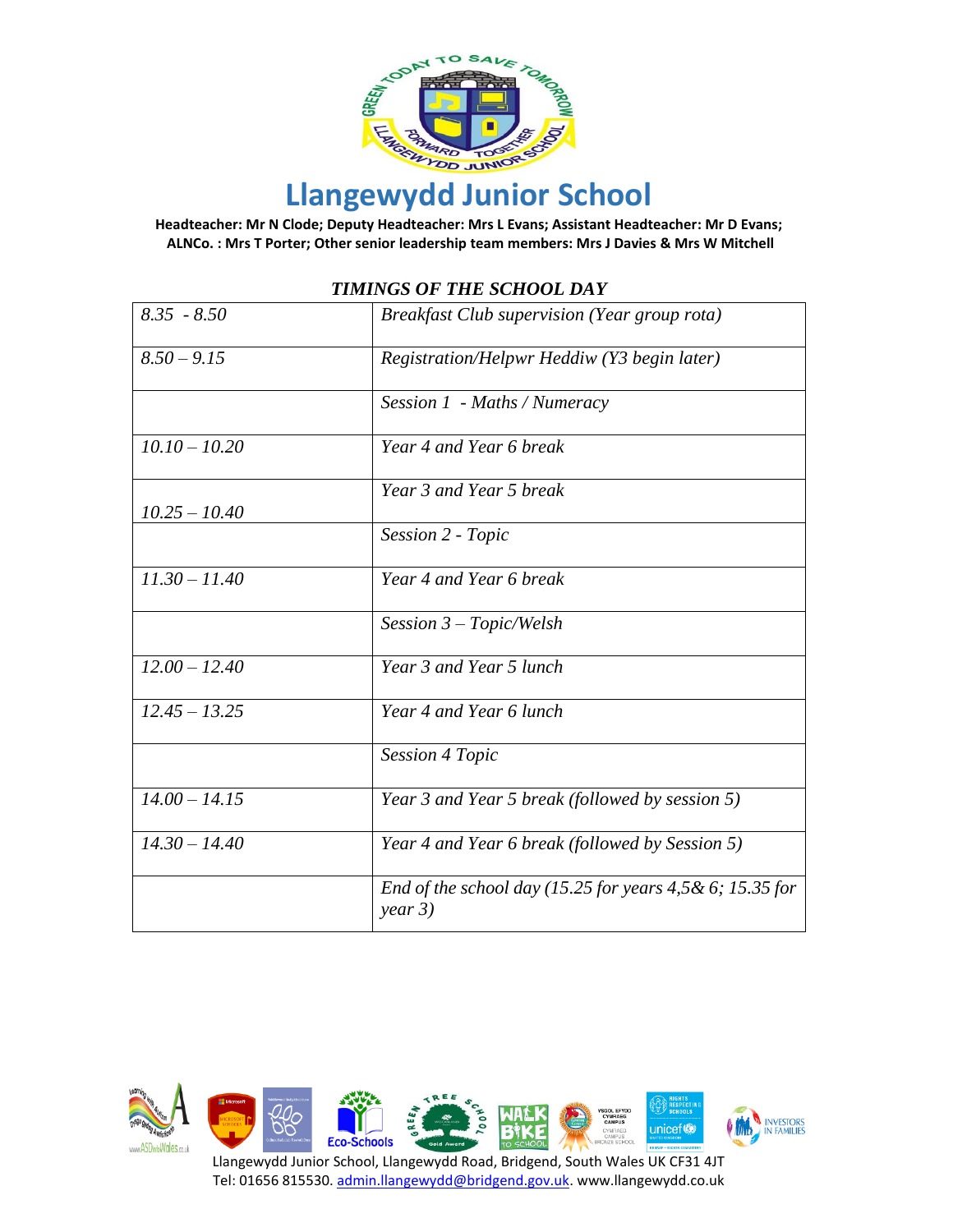

**Headteacher: Mr N Clode; Deputy Headteacher: Mrs L Evans; Assistant Headteacher: Mr D Evans; ALNCo. : Mrs T Porter; Other senior leadership team members: Mrs J Davies & Mrs W Mitchell**

#### *TERM DATES*

*These found at: https://www.bridgend.gov.uk/residents/schools-and-education/term-dates/*

*We had also held inset days on: Friday September 4th Thursday October 22nd Friday October 23rd Friday February 12th Friday 18th June Monday 19th July Tuesday 20th July*

#### *ATTENDANCE RECORDS*

*In accordance with Welsh Government guidelines, attendance records are not to be published for 2020- 21 owing to the impact of Covisd-19.*

#### *ACTION TAKEN TO REVIEW SCHOOL POLICIES AND STRATEGIES*

*Members of staff review policies on a regular basis and as mentioned above, strategies outlined in the School Development Plan are reviewed by the Governing Body in termly meetings.*

#### *TOILET PROVISION*

*There is adequate provision of toilet facilities for pupils and are generally well looked after by the pupils. The toilets are checked frequently during the school day and any operational or cleanliness issues are addressed promptly by the site staff.*

#### *SCHOOL PERFORMANCE INFORMATION*

*Further to recent changes by the Welsh Government relating to the disclosure of school performance information, no performance is included in this annual report to parents.*

*Appendix A*

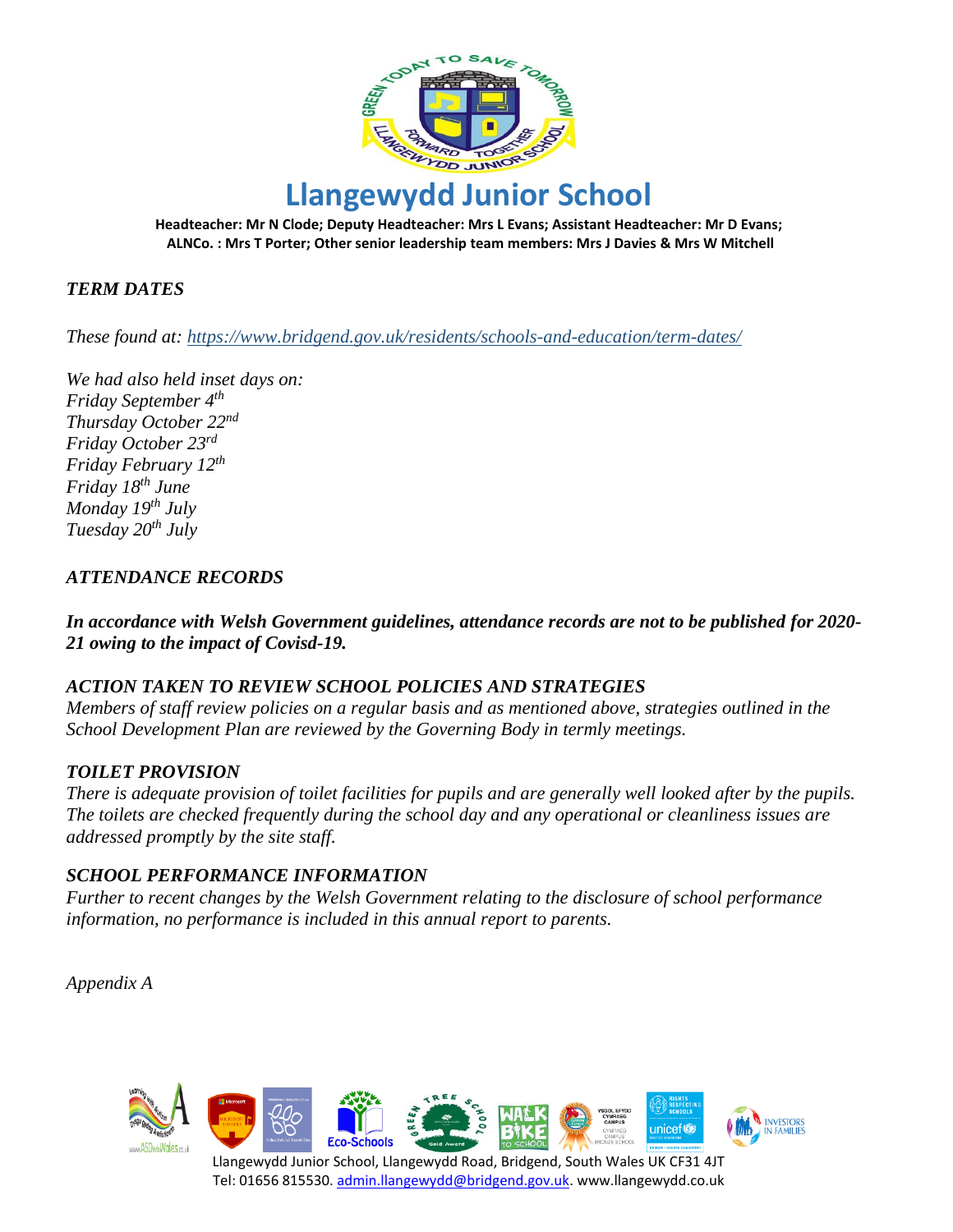

**Headteacher: Mr N Clode; Deputy Headteacher: Mrs L Evans; Assistant Headteacher: Mr D Evans; ALNCo. : Mrs T Porter; Other senior leadership team members: Mrs J Davies & Mrs W Mitchell**

*Run for Period 12 2020/2021 on 20/04/21*

|                                      |                                                                                                                                                                                                                                                                                                                                                                                                                                                                                                                                                                            | <b>Expenditure</b>                                                                                                                                                    | <b>Budget</b>                                                                                                                                                               | <b>Projected</b>                                                                                                                                                           | Spend of                                                                                                                                                |
|--------------------------------------|----------------------------------------------------------------------------------------------------------------------------------------------------------------------------------------------------------------------------------------------------------------------------------------------------------------------------------------------------------------------------------------------------------------------------------------------------------------------------------------------------------------------------------------------------------------------------|-----------------------------------------------------------------------------------------------------------------------------------------------------------------------|-----------------------------------------------------------------------------------------------------------------------------------------------------------------------------|----------------------------------------------------------------------------------------------------------------------------------------------------------------------------|---------------------------------------------------------------------------------------------------------------------------------------------------------|
| <b>Llangewydd Junior</b>             | <b>Budget</b>                                                                                                                                                                                                                                                                                                                                                                                                                                                                                                                                                              | to period                                                                                                                                                             | committed                                                                                                                                                                   | <b>Expenditur</b>                                                                                                                                                          | budget                                                                                                                                                  |
|                                      |                                                                                                                                                                                                                                                                                                                                                                                                                                                                                                                                                                            |                                                                                                                                                                       | as at                                                                                                                                                                       |                                                                                                                                                                            |                                                                                                                                                         |
|                                      |                                                                                                                                                                                                                                                                                                                                                                                                                                                                                                                                                                            |                                                                                                                                                                       |                                                                                                                                                                             |                                                                                                                                                                            |                                                                                                                                                         |
|                                      |                                                                                                                                                                                                                                                                                                                                                                                                                                                                                                                                                                            |                                                                                                                                                                       |                                                                                                                                                                             |                                                                                                                                                                            |                                                                                                                                                         |
|                                      |                                                                                                                                                                                                                                                                                                                                                                                                                                                                                                                                                                            |                                                                                                                                                                       |                                                                                                                                                                             |                                                                                                                                                                            |                                                                                                                                                         |
|                                      |                                                                                                                                                                                                                                                                                                                                                                                                                                                                                                                                                                            |                                                                                                                                                                       |                                                                                                                                                                             |                                                                                                                                                                            |                                                                                                                                                         |
|                                      |                                                                                                                                                                                                                                                                                                                                                                                                                                                                                                                                                                            |                                                                                                                                                                       |                                                                                                                                                                             |                                                                                                                                                                            | 57.20%                                                                                                                                                  |
|                                      |                                                                                                                                                                                                                                                                                                                                                                                                                                                                                                                                                                            |                                                                                                                                                                       |                                                                                                                                                                             |                                                                                                                                                                            | 3.47%                                                                                                                                                   |
|                                      |                                                                                                                                                                                                                                                                                                                                                                                                                                                                                                                                                                            |                                                                                                                                                                       |                                                                                                                                                                             |                                                                                                                                                                            | 2.02%                                                                                                                                                   |
|                                      |                                                                                                                                                                                                                                                                                                                                                                                                                                                                                                                                                                            |                                                                                                                                                                       |                                                                                                                                                                             |                                                                                                                                                                            | 0.98%                                                                                                                                                   |
|                                      |                                                                                                                                                                                                                                                                                                                                                                                                                                                                                                                                                                            |                                                                                                                                                                       |                                                                                                                                                                             |                                                                                                                                                                            | 0.42%                                                                                                                                                   |
| School Clerk                         |                                                                                                                                                                                                                                                                                                                                                                                                                                                                                                                                                                            |                                                                                                                                                                       |                                                                                                                                                                             |                                                                                                                                                                            | 2.10%                                                                                                                                                   |
| Nursery Nurses / Learning Support Of | 66,000                                                                                                                                                                                                                                                                                                                                                                                                                                                                                                                                                                     | 54,836                                                                                                                                                                | 54,836                                                                                                                                                                      | 54,836                                                                                                                                                                     | 4.05%                                                                                                                                                   |
| <b>School Site Managers</b>          | 33,800                                                                                                                                                                                                                                                                                                                                                                                                                                                                                                                                                                     | 37,059                                                                                                                                                                | 37,059                                                                                                                                                                      | 37,059                                                                                                                                                                     | 2.74%                                                                                                                                                   |
| Cover Supervisors                    | 45,000                                                                                                                                                                                                                                                                                                                                                                                                                                                                                                                                                                     | 39,832                                                                                                                                                                | 39,832                                                                                                                                                                      | 39,832                                                                                                                                                                     | 2.94%                                                                                                                                                   |
| <b>Learning Support Assistants</b>   | 53,700                                                                                                                                                                                                                                                                                                                                                                                                                                                                                                                                                                     | 50,436                                                                                                                                                                | 50,436                                                                                                                                                                      | 50,436                                                                                                                                                                     | 3.73%                                                                                                                                                   |
| <b>Supply Cover and Agency Staff</b> | 25,000                                                                                                                                                                                                                                                                                                                                                                                                                                                                                                                                                                     | 152,346                                                                                                                                                               | 152,346                                                                                                                                                                     | 152,346                                                                                                                                                                    | 11.26%                                                                                                                                                  |
| Mutual Fund SLA                      | 9,916                                                                                                                                                                                                                                                                                                                                                                                                                                                                                                                                                                      | 9,916                                                                                                                                                                 | 9,916                                                                                                                                                                       | 13,358                                                                                                                                                                     | 0.99%                                                                                                                                                   |
|                                      |                                                                                                                                                                                                                                                                                                                                                                                                                                                                                                                                                                            | 95                                                                                                                                                                    |                                                                                                                                                                             |                                                                                                                                                                            | 0.01%                                                                                                                                                   |
|                                      |                                                                                                                                                                                                                                                                                                                                                                                                                                                                                                                                                                            |                                                                                                                                                                       |                                                                                                                                                                             |                                                                                                                                                                            | $0.00\%$                                                                                                                                                |
|                                      | 1,209,416                                                                                                                                                                                                                                                                                                                                                                                                                                                                                                                                                                  | 1,240,305                                                                                                                                                             | 1,240,305                                                                                                                                                                   | 1,243,747                                                                                                                                                                  | 91.47%                                                                                                                                                  |
|                                      |                                                                                                                                                                                                                                                                                                                                                                                                                                                                                                                                                                            |                                                                                                                                                                       |                                                                                                                                                                             |                                                                                                                                                                            |                                                                                                                                                         |
|                                      |                                                                                                                                                                                                                                                                                                                                                                                                                                                                                                                                                                            |                                                                                                                                                                       |                                                                                                                                                                             |                                                                                                                                                                            |                                                                                                                                                         |
| <b>REPAIRS &amp; MAINT (DELEG'D)</b> | 20,000                                                                                                                                                                                                                                                                                                                                                                                                                                                                                                                                                                     | 29,017                                                                                                                                                                | 29,017                                                                                                                                                                      | 32,000                                                                                                                                                                     | 2.36%                                                                                                                                                   |
| CYCLICAL MAINTENANCE                 | 4,500                                                                                                                                                                                                                                                                                                                                                                                                                                                                                                                                                                      | 5,988                                                                                                                                                                 | 5,988                                                                                                                                                                       | 6,000                                                                                                                                                                      | 0.44%                                                                                                                                                   |
| <b>MAINTENANCE OF GROUNDS</b>        | 5,000                                                                                                                                                                                                                                                                                                                                                                                                                                                                                                                                                                      | 5,465                                                                                                                                                                 | 5,465                                                                                                                                                                       | 6,000                                                                                                                                                                      | 0.44%                                                                                                                                                   |
|                                      |                                                                                                                                                                                                                                                                                                                                                                                                                                                                                                                                                                            |                                                                                                                                                                       |                                                                                                                                                                             |                                                                                                                                                                            | 0.96%                                                                                                                                                   |
|                                      |                                                                                                                                                                                                                                                                                                                                                                                                                                                                                                                                                                            |                                                                                                                                                                       |                                                                                                                                                                             |                                                                                                                                                                            | 0.97%                                                                                                                                                   |
|                                      |                                                                                                                                                                                                                                                                                                                                                                                                                                                                                                                                                                            |                                                                                                                                                                       |                                                                                                                                                                             | 0                                                                                                                                                                          | $0.00\%$                                                                                                                                                |
|                                      |                                                                                                                                                                                                                                                                                                                                                                                                                                                                                                                                                                            |                                                                                                                                                                       |                                                                                                                                                                             |                                                                                                                                                                            | 2.08%                                                                                                                                                   |
|                                      |                                                                                                                                                                                                                                                                                                                                                                                                                                                                                                                                                                            |                                                                                                                                                                       |                                                                                                                                                                             |                                                                                                                                                                            | 0.19%                                                                                                                                                   |
|                                      |                                                                                                                                                                                                                                                                                                                                                                                                                                                                                                                                                                            |                                                                                                                                                                       |                                                                                                                                                                             |                                                                                                                                                                            | 0.04%                                                                                                                                                   |
|                                      |                                                                                                                                                                                                                                                                                                                                                                                                                                                                                                                                                                            |                                                                                                                                                                       |                                                                                                                                                                             |                                                                                                                                                                            | 0.01%                                                                                                                                                   |
|                                      |                                                                                                                                                                                                                                                                                                                                                                                                                                                                                                                                                                            |                                                                                                                                                                       |                                                                                                                                                                             |                                                                                                                                                                            | 0.45%                                                                                                                                                   |
|                                      |                                                                                                                                                                                                                                                                                                                                                                                                                                                                                                                                                                            |                                                                                                                                                                       |                                                                                                                                                                             |                                                                                                                                                                            | 0.47%                                                                                                                                                   |
|                                      |                                                                                                                                                                                                                                                                                                                                                                                                                                                                                                                                                                            |                                                                                                                                                                       |                                                                                                                                                                             |                                                                                                                                                                            | 0.05%                                                                                                                                                   |
|                                      |                                                                                                                                                                                                                                                                                                                                                                                                                                                                                                                                                                            |                                                                                                                                                                       |                                                                                                                                                                             |                                                                                                                                                                            | $8.46\%$                                                                                                                                                |
|                                      | <b>Budget allocation: £1,353,438</b><br><b>Employee Related Expenses</b><br><b>Teaching Staff</b><br>Cleaners<br><b>Supervisory Assistants</b><br><b>Special Needs Support Assistant</b><br><b>Painter and Decorator</b><br><b>Staff Training</b><br><b>Gratuities</b><br><b>Premises Related Expenses</b><br>GAS (EXCL.LPG)<br><b>ELECTRICITY</b><br><b>PREMISES HIRE</b><br><b>BUSINESS RATES</b><br><b>WATER</b><br><b>SEWERAGE</b><br><b>FIRE RELATED FIXTURES</b><br><b>CLEANING MATERIALS (BUILDING</b><br><b>PREMISES RELATED COSTS</b><br>SPECIAL PERILS INSURANCE | 852,000<br>48,000<br>21,800<br>10,000<br>12,600<br>28,600<br>3,000<br>12,500<br>15,000<br>3,800<br>28,088<br>1,800<br>2,400<br>200<br>2,200<br>2,000<br>520<br>98,008 | $12$ as at<br>19/04/21<br>774,128<br>46,908<br>27,343<br>13,220<br>5,731<br>28,455<br>13,023<br>13,069<br>28,088<br>2,547<br>483<br>192<br>6,095<br>6,334<br>683<br>110,984 | <i>19/04/21</i><br>774,128<br>46,908<br>27,343<br>13,220<br>5,731<br>28,455<br>95<br>13,023<br>13,069<br>28,088<br>2,547<br>483<br>192<br>6,095<br>6,334<br>683<br>110,984 | 774,128<br>46,908<br>27,343<br>13,220<br>5,731<br>28,455<br>95<br>13,023<br>13,069<br>28,088<br>2,547<br>483<br>192<br>6,095<br>6,334<br>683<br>114,514 |











unicef<sup>®</sup>